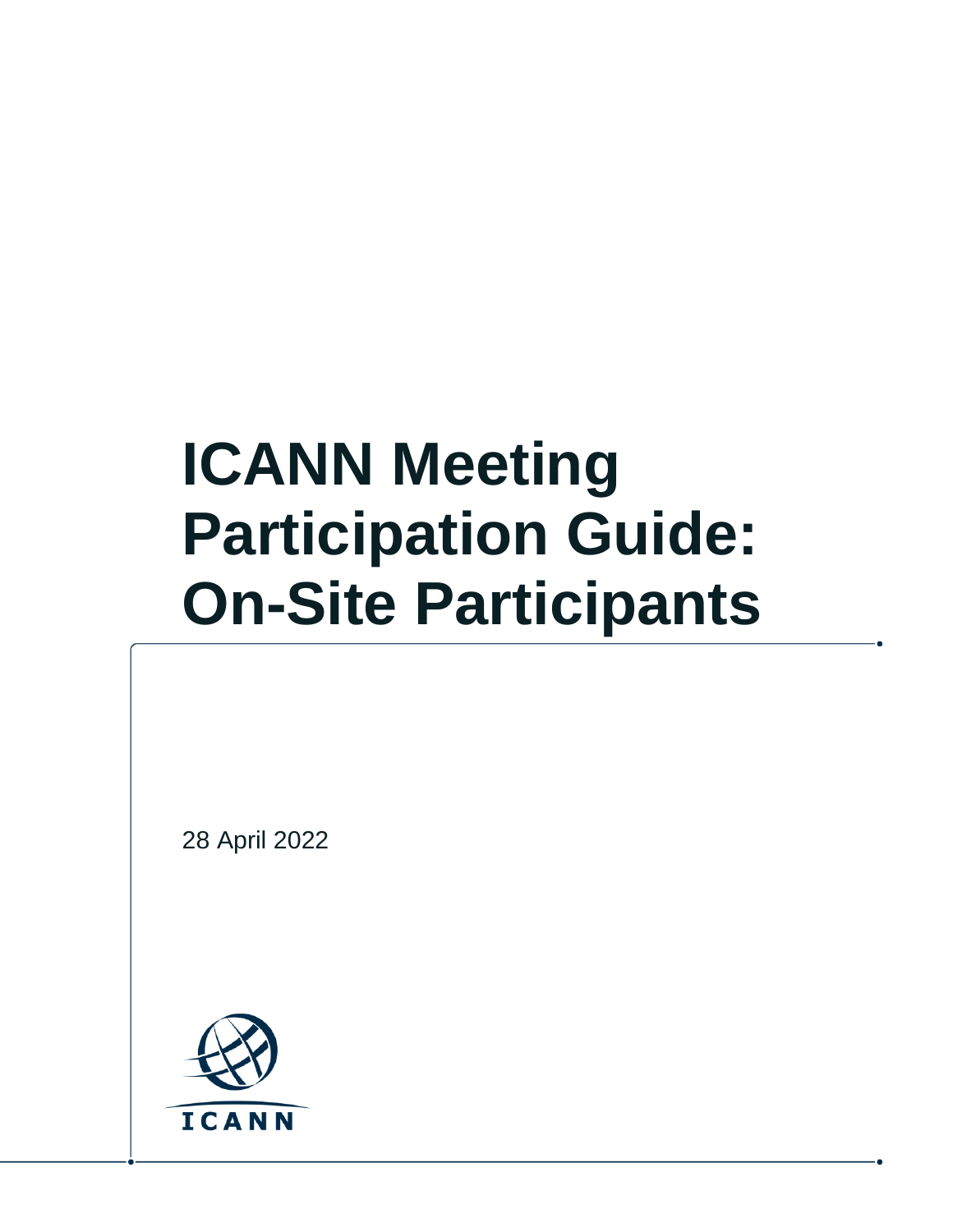## **Getting Started**

- **•** All sessions at ICANN Public Meetings are conducted using Zoom.
- **•** A Zoom account is not required, but you need the session Zoom link or Zoom Meeting ID to participate in the session.
- **•** You must join Zoom sessions using your first and last name (surname).
- **•** Mute all other device notifications if you intend to speak during a session.
- **•** You can optimize your Zoom experience by downloading the Zoom application to your computer.
- **•** If you are participating via your mobile phone or tablet, you need the Zoom application on your device to access the session Zoom links.
- **•** If using the Zoom application, please update to the most current version.

#### **Finding Session Zoom Links**

**•** You can find the session Zoom link and Meeting ID in the ICANN Public Meeting [schedule.](https://schedule.icann.org/) Under the **Schedule** tab, select **Agenda**.



**•** Click on an individual session and you will find the Zoom link and MeetingID.

|           | <b>Schedule Listing Example: Zoom Links</b>                                                                                                                                                                                                            |
|-----------|--------------------------------------------------------------------------------------------------------------------------------------------------------------------------------------------------------------------------------------------------------|
| $\bullet$ | <b>Participation Links</b><br>Zoom Meeting Link: https://icann.zoom.us/j/94642077830<br>Zoom Meeting ID: 946 4207 7830<br>Zoom International Dial-In Numbers: https://icann.zoom.us/u/aeHgxySi8D<br>Scribe - Closed Captioning: https://streamtext.net |

- **•** To join a session from your computer:
	- **-** If you have downloaded the Zoom application, simply click on the Zoom link in the session description.
	- **-** If you have not downloaded the application, go to [zoom.us/join](https://zoom.us/join) and enter the Meeting ID. The ID code is available in the session description.
- **•** To join a session from your mobile phone or tablet:
	- **-** You need the Zoom application on your device to access the session. Once the application is installed on your device, simply click on the Zoom link in the session description.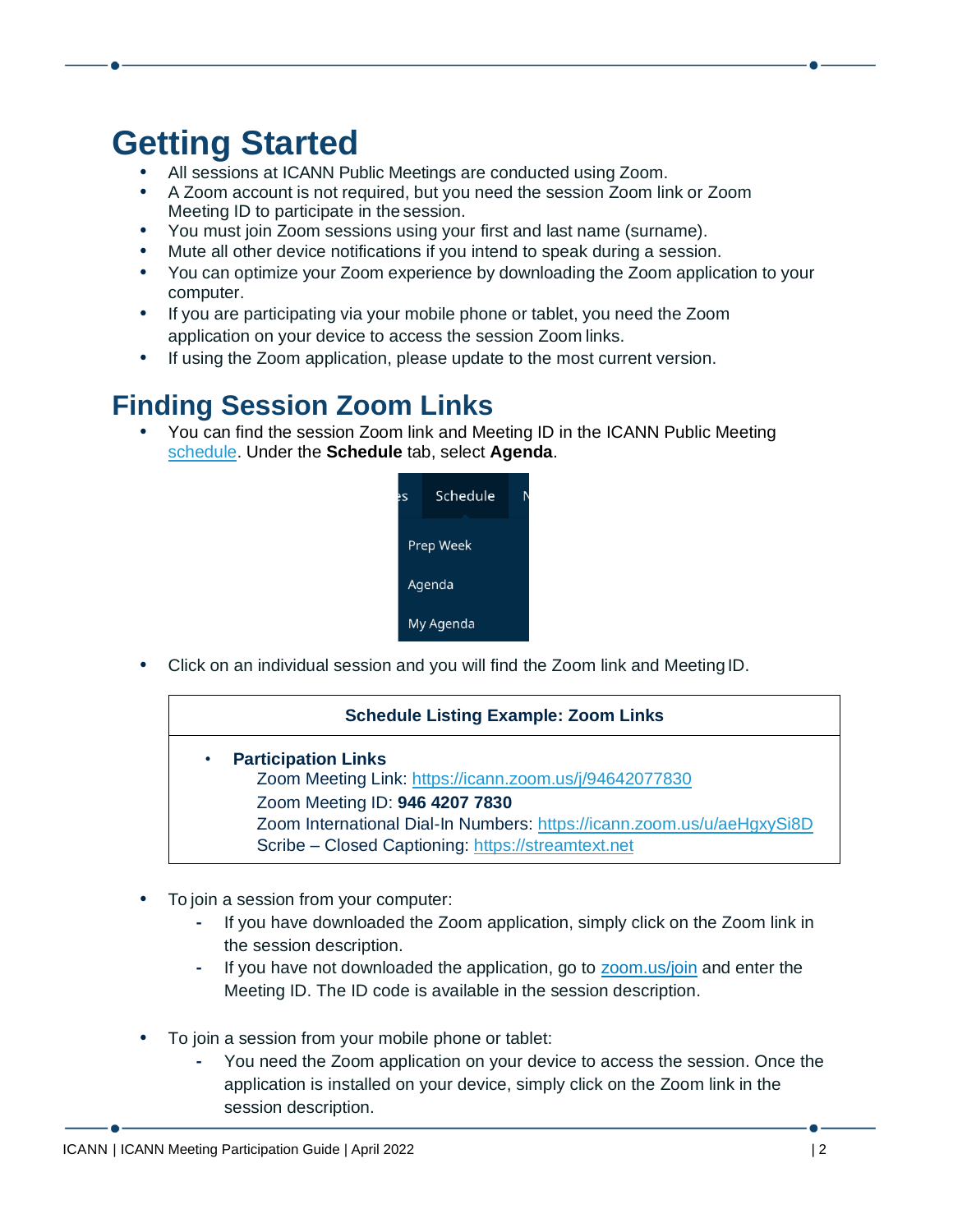## **Participating in the Session On-Site**

- **•** Even if participating on-site, you must join the session via Zoom to raise your virtual hand to enter the speaking queue. The Participation Manager for each session will provide instructions for how those not seated at a microphone may say a question or comment.
- **•** Do not join using your Zoom audio. You may disconnect your audio by clicking the up arrow next to the microphone icon and selecting **Leave Computer Audio**.

|        | <b>Select a Microphone</b><br>$\checkmark$ Same as System<br>Built-in Microphone (Internal Microphone)<br>mmhmm Audio (mmhmm Audio) |  |
|--------|-------------------------------------------------------------------------------------------------------------------------------------|--|
|        | <b>Select a Speaker</b><br>$\checkmark$ Same as System<br><b>Built-in Output (Internal Speakers)</b>                                |  |
|        | Test Speaker & Microphone<br>Switch to Phone Audio<br><b>Leave Computer Audio</b>                                                   |  |
|        | Audio Settings                                                                                                                      |  |
| Unmute | Participants<br><b>Start Video</b><br>Security                                                                                      |  |

- **•** You will use a physical microphone in the meeting space to speak during the session.
- **•** Your device's video will be off by default. You may turn your video on but there will be cameras in the meeting space that will also show your participation in Zoom.
- **•** You can control the audio, video, and sharing settings in the meeting controls.



- **•** Each session will be moderated by a Remote Participation Manager (RPM). The RPM will handle questions and group interaction.
- **•** Each session will handle questions differently. At the beginning of the session, the RPM will explain how to ask questions. You must raise your virtual hand in Zoom to request to speak. You can raise your handby clicking on the **Reactions** icon located on the Zoom toolbar.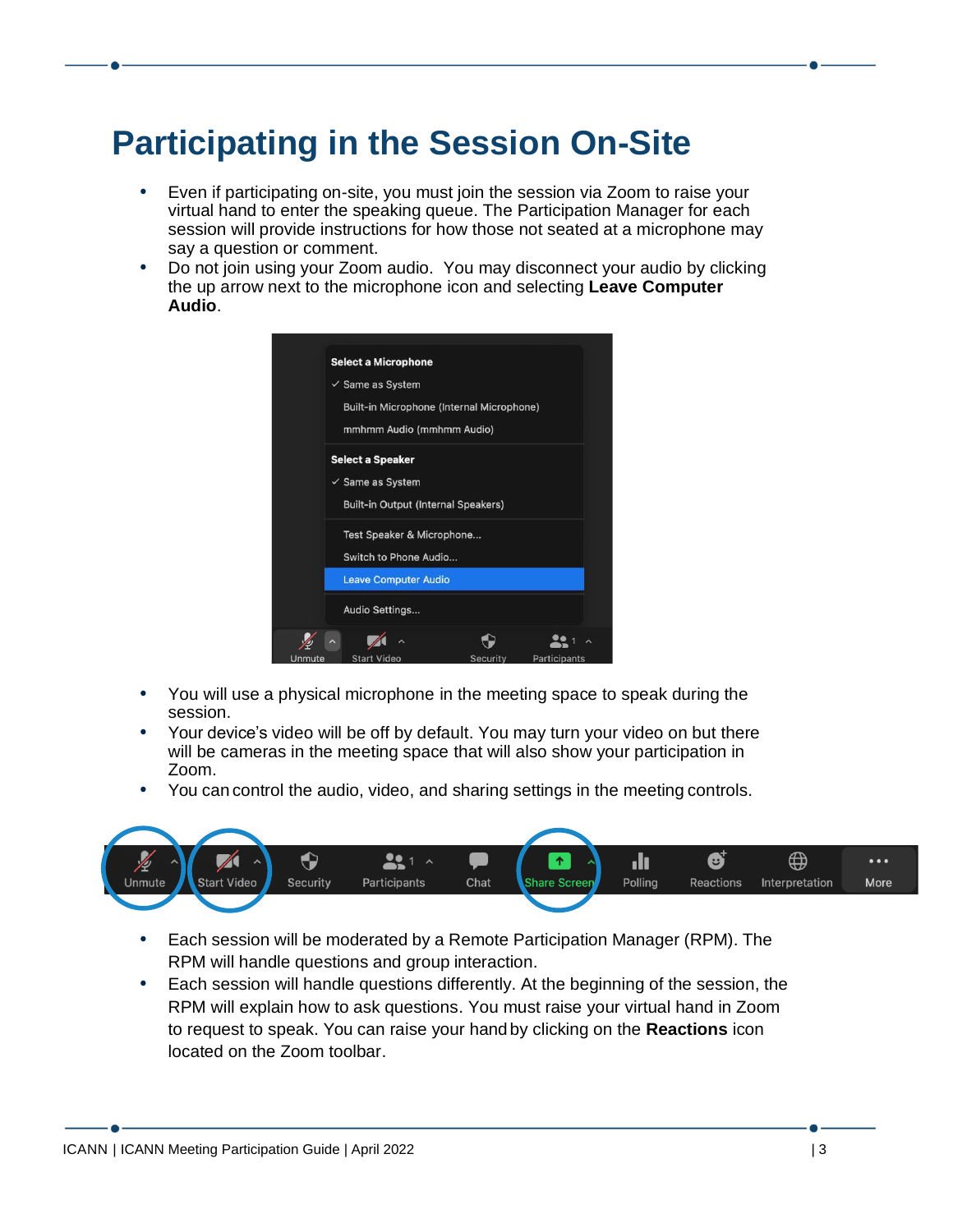

#### **Language Services**

#### Real-Time Transcription and Zoom Closed Captioning

- **•** Real-time transcription (RTT), also known as scribing, and Zoom closed captioning (CC) will be provided in English.
- **•** If the session is being scribed by live captioners, you may also open the Scribe RTT link listed in the session description on the [schedule.](https://schedule.icann.org/)
- **•** If the session is not being scribed by live captioners via RTT, Zoom's automated closed captioning service will be enabled.
- **•** You can view the real-time text provided by Zoom by clicking the **CC** icon on the toolbar.

Please note that the automated and live real-time text transcription might contain inaccuracies and is not an official record of the meeting. Also, real-time text might not be available for speech interpreted into other languages.

Official transcripts will be provided in English for all sessions. If a session was supported in other languages, official transcripts in those languages will be provided as well.

#### Interpretation Service

- **•** All sessions that include interpretation will provide you with an interpretation headset device.
- **•** You may pick this device up near the entrance to the meeting room.
- **•** If you would like to ask a question or make a comment in one of the supported languages, raise your virtual hand in the Zoom platform.
- **•** When called on, state your name for the record and the language you will speak, and say your question or comment using the microphone provided.
- **•** Mute notifications from all other platforms and devices.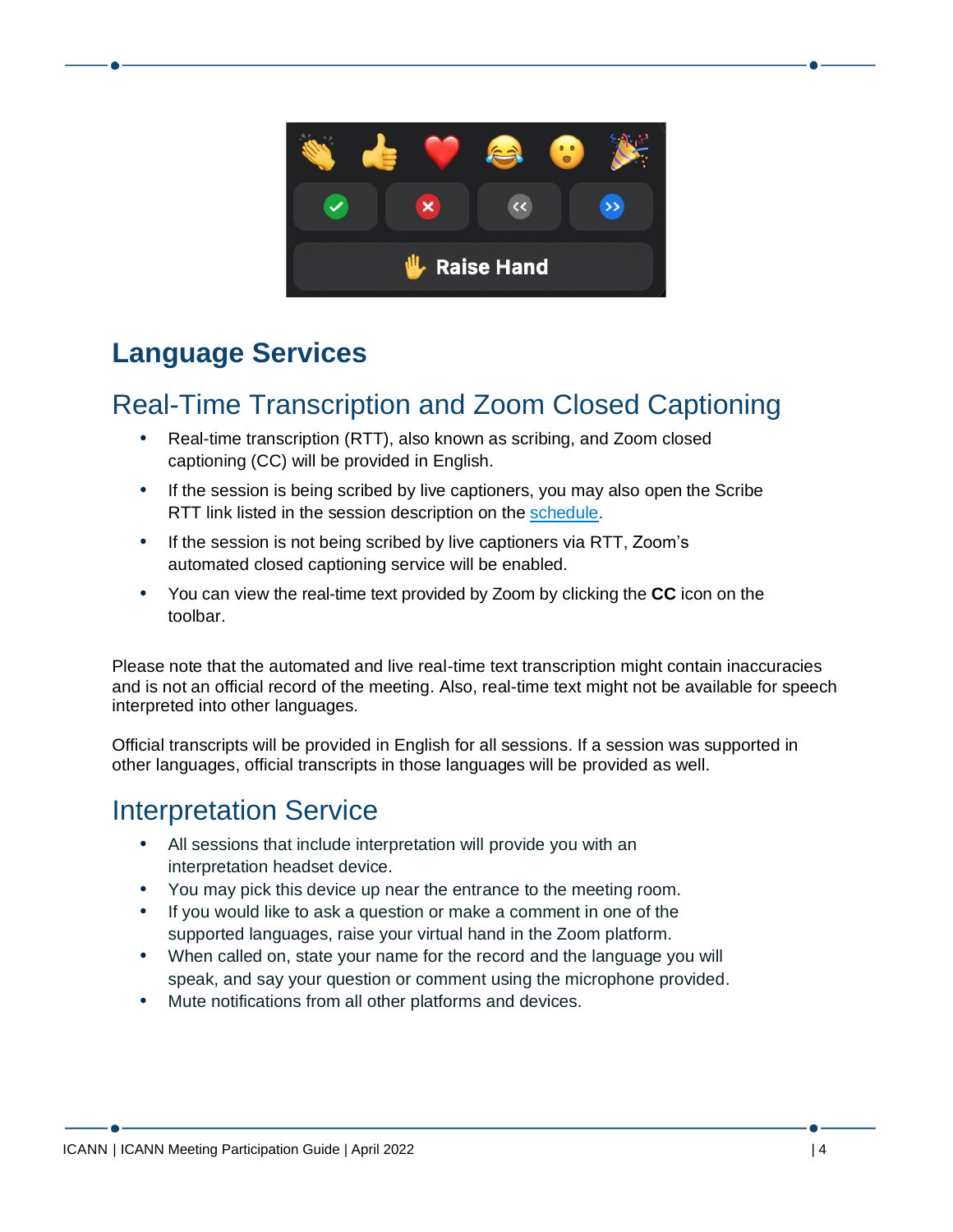# **Hybrid Meeting Tips:**

- **•** State your name and affiliation for the record before speaking. Speak clearly, directly, and slowly. If you are reading a statement or a document, please pause between sentences.
- **•** Be aware that not all participants are in the physical meeting room.
- **•** ICANN is a global community, and different cultures have different communication styles. Without the benefit of facial expressions and body language, misunderstanding can occur. Try to be succinct when interacting virtually to avoid miscommunications.
- **•** Be aware that all ICANN Public Meeting sessions are subject to ICANN's [Expected Standards of Behavior](https://www.icann.org/en/system/files/files/expected-standards-15sep16-en.pdf) and [Community Anti-Harassment Policy.](https://www.icann.org/resources/pages/community-anti-harassment-policy-2017-03-24-en)
- **•** We encourage you to stay connected after the meeting through ICANN news updates and regional newsletters. [Sign up](https://account.icann.org/registeraccount) here.

# **Additional Zoom Resources and Tutorials**

[Download Zoom](https://zoom.us/support/download) [Zoom Help Center](https://support.zoom.us/hc/en-us) [Zoom Tutorials](https://support.zoom.us/hc/en-us/articles/206618765-Zoom-Video-Tutorials)

Zoom also offers free [live training](https://support.zoom.us/hc/en-us/articles/360029527911) for anyone interested in learning more.

## **YouTube Streaming**

Select sessions will be streamed on YouTube to accommodate community members who may not have the bandwidth to effectively participate via Zoom. To ask a question, comment, or interact with presenters or other attendees, you will still need to utilize Zoom.

- **•** If a session includes YouTube streaming, a link will be provided in the session description on the [schedule.](http://schedule.icann.org/)
- **•** To view the YouTube stream, click on the link listed in the session description and it will open in a browser.
- **•** Ensure the volume on your device and within YouTube are not muted.
- **•** Please note: The YouTube stream will not have simultaneous interpretation.